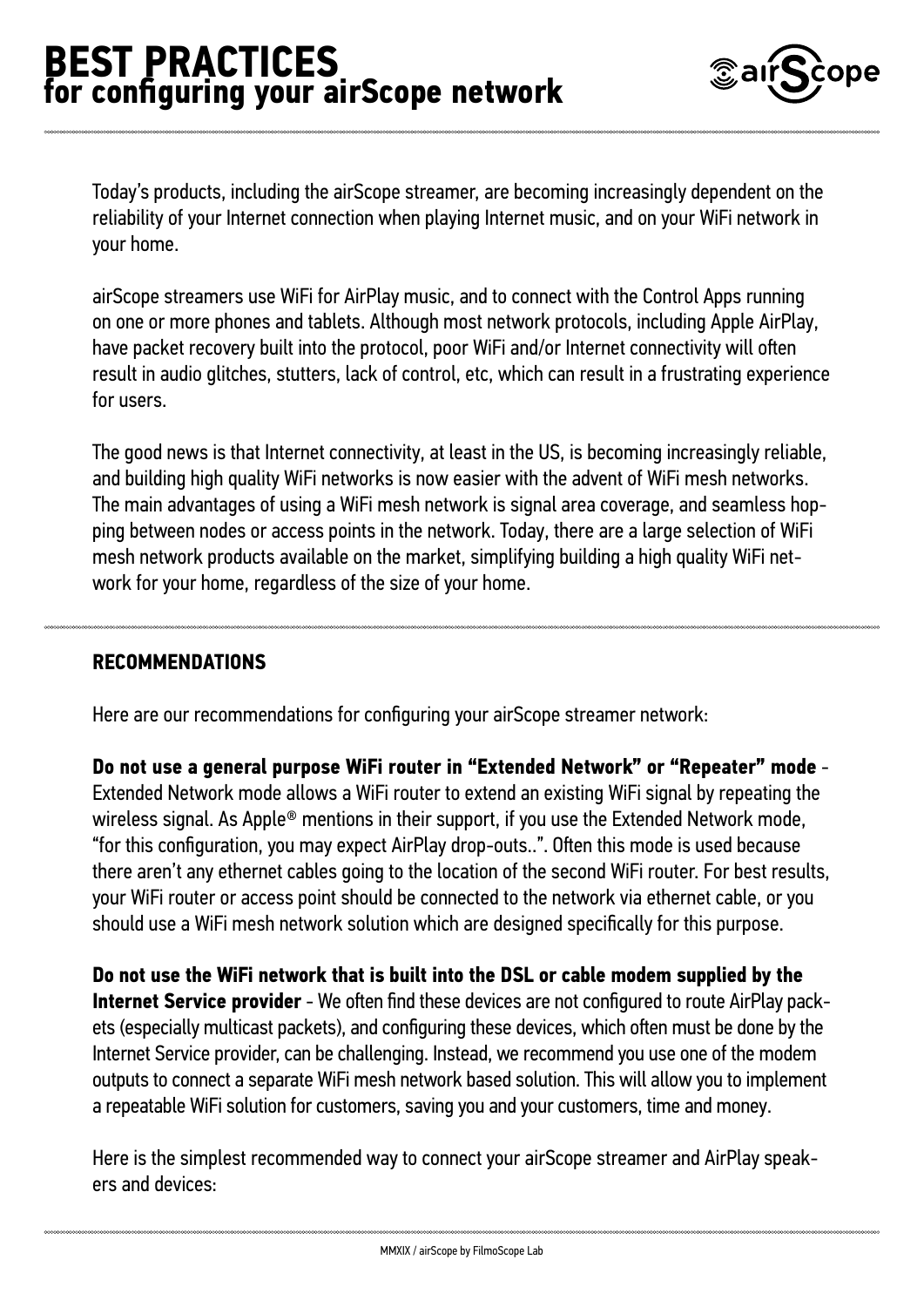# **BEST PRACTICES for configuring your airScope network**



**AIRSCOPE X4AMP AIRSCOPE ASW6 To Cable** Modem/Router/Switch X1AMPILITE **WIFI ROUTER** 

In the case where you are using a WiFi mesh network solution, replace the WiFi router with your WiFi mesh network base station.

**Avoid configuring multiple network segments** - AirPlay relies on UDP and multicast packets which are typically restricted to a single network segment. If you must use multiple network segments, then we recommend that your airScope streamer, AirPlay devices, and your Android and iOS control devices, are all connected to the same network segment.

**Make sure there is only one DHCP server on the network** - Your cable or DSL modem will typically be configured as a DHCP server, which means it is responsible for allocating IP Addresses to your network devices. This may, or may not be the best option for you. When configuring your network, you should have control over assigning static IP addresses to various devices (for example, we strongly recommended you assign static IP addresses for your airScope streamer, AV Receivers, and your AirPlay speakers and devices). If you have to contact and rely on your Internet Service provider every time you want to setup a static IP address, then it might be better to disable the DHCP server in the modem, and enable the DHCP Server on your WiFi router or mesh network to allocate IP addresses. In either case, it is important there is a single DHCP server on the network.

**Assign a static IP address for your airScope streamer** - Assign your airScope streamer a fixed or static IP address. We recommend you configure your router/switch/modem to reserve a static IP address based on the MAC address of your airScope streamer. How to reserve an IP address varies for each router/switch/modem, so you will need to check the manual.

**Assign a static IP address to your AirPlay speakers & devices** - Assign your AirPlay spekears and devices a fixed or static IP address.

**Assign a static IP address to your AV Receivers** - If you are using airScope streamer to power the music in a room using an AV Receiver, we recommend you assign the AV Receivers a fixed, or static, IP address.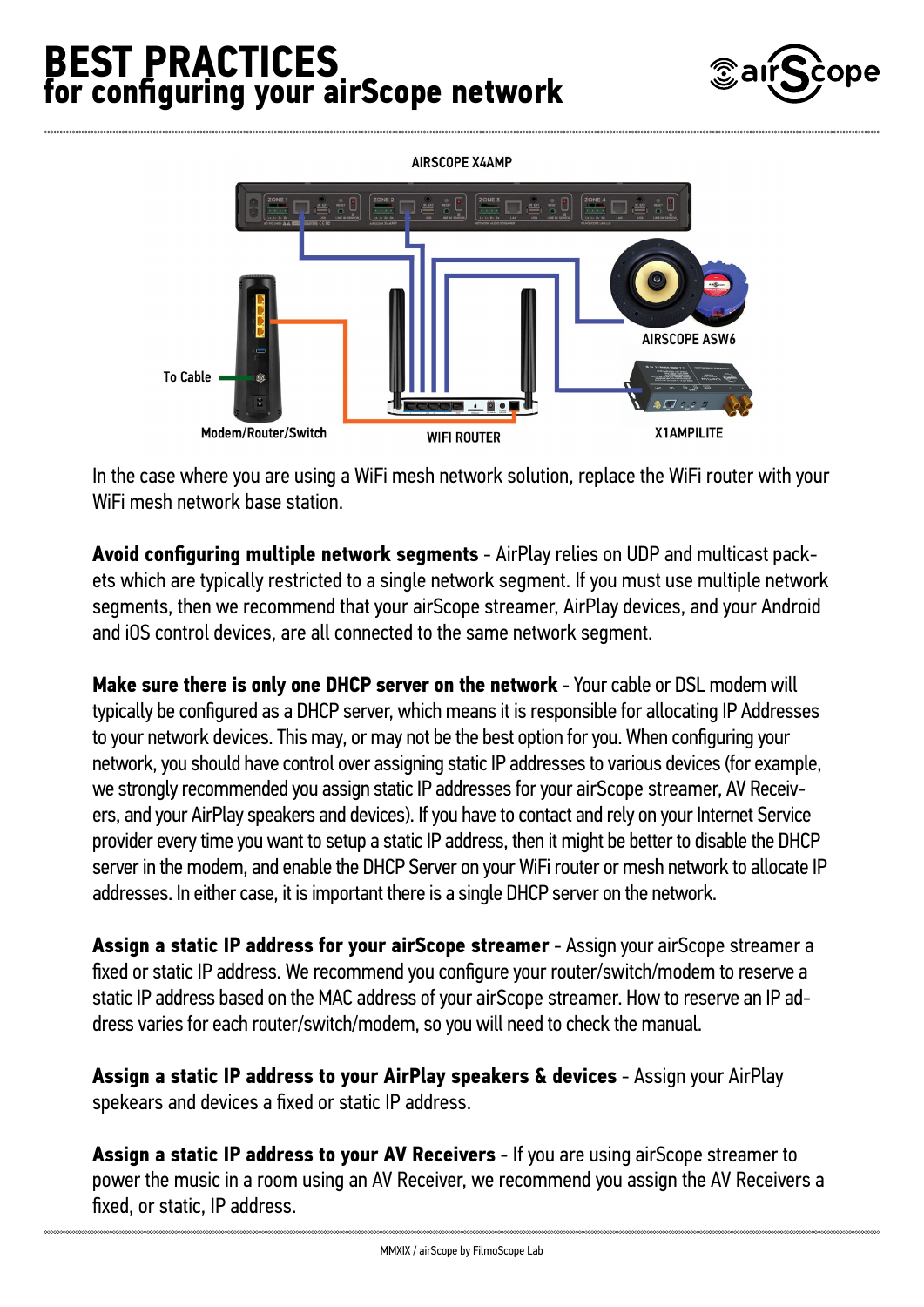## **BEST PRACTICES for configuring your airScope network**



### **MEASURING YOUR WIFI SIGNAL AROUND THE HOUSE**

If you have an Android device, you can download a WiFi Analyzer app, for example, farproc. Unfortunately there is no equivalent tool for iPhones or iPads (yet), but you may find a good tool for your Mac laptop. However, the easiest solution is to find a cheap Android device and use it as another tool in your tool bag, just for your WiFi diagnostics. The main thing is that you want to know what routers are using which channels and their relative power while you are standing next to your AirPlay devices and at locations where your customer will be using their control apps. We have seen homes that have interference from WiFi routers located in homes next door, on the same channel and we have seen homes with routers placed in logical places, but with surprisingly poor coverage. Ideally, you want all of your WiFi signals at a signal level higher than -50 dB at all locations and with no other signals on the same channel. The only way you can be sure is to use an app that tells you what the power of your signal is.

Here is an example of the WiFi Analyzer app screen:



Download Wifi Analyzer: <http://a.farproc.com/wifi-analyzer>

There are some other great network tool apps available for both Android and iOS. It is a good idea to check out your local AND your wide area network. Some of these apps let you see what your data rates are and how well you are connected.

Often, it is a good idea to go into the WiFi router's settings and change the channel in the 2.4 GHz band to a fixed channel, instead of automatic, to make sure you are in a clear area of the band. Signals on this band are actually so wide that they spread across several channels, so that the only truely clear channels are 1, 6 and 11. In the example image, above, the signal with SSID of "HDS1" is so wide that it actually interferes with all of the signals centered on channel 6 and all of the signals centered on channel 11. In fact, it also receives interference from those channels. Never use any channels other than 1, 6, or 11. In the example, above, the router with SSID of airScope streamer was located about 10 feet from the device running WiFi Analyzer.

| <b>Wireless Network Name:</b> | Asgard_Demo                             | (Also called the SSID) |
|-------------------------------|-----------------------------------------|------------------------|
| Mode:                         | 11bq mixed<br>۰                         |                        |
| <b>Channel Width:</b>         | 20MHz<br>$\mathbf{v}$                   |                        |
| <b>Channel:</b>               | 9                                       |                        |
|                               | Enable SSID Broadcast<br>$\overline{v}$ |                        |
|                               | <b>Enable WDS Bridging</b>              |                        |

MMXIX / airScope by FilmoScope Lab